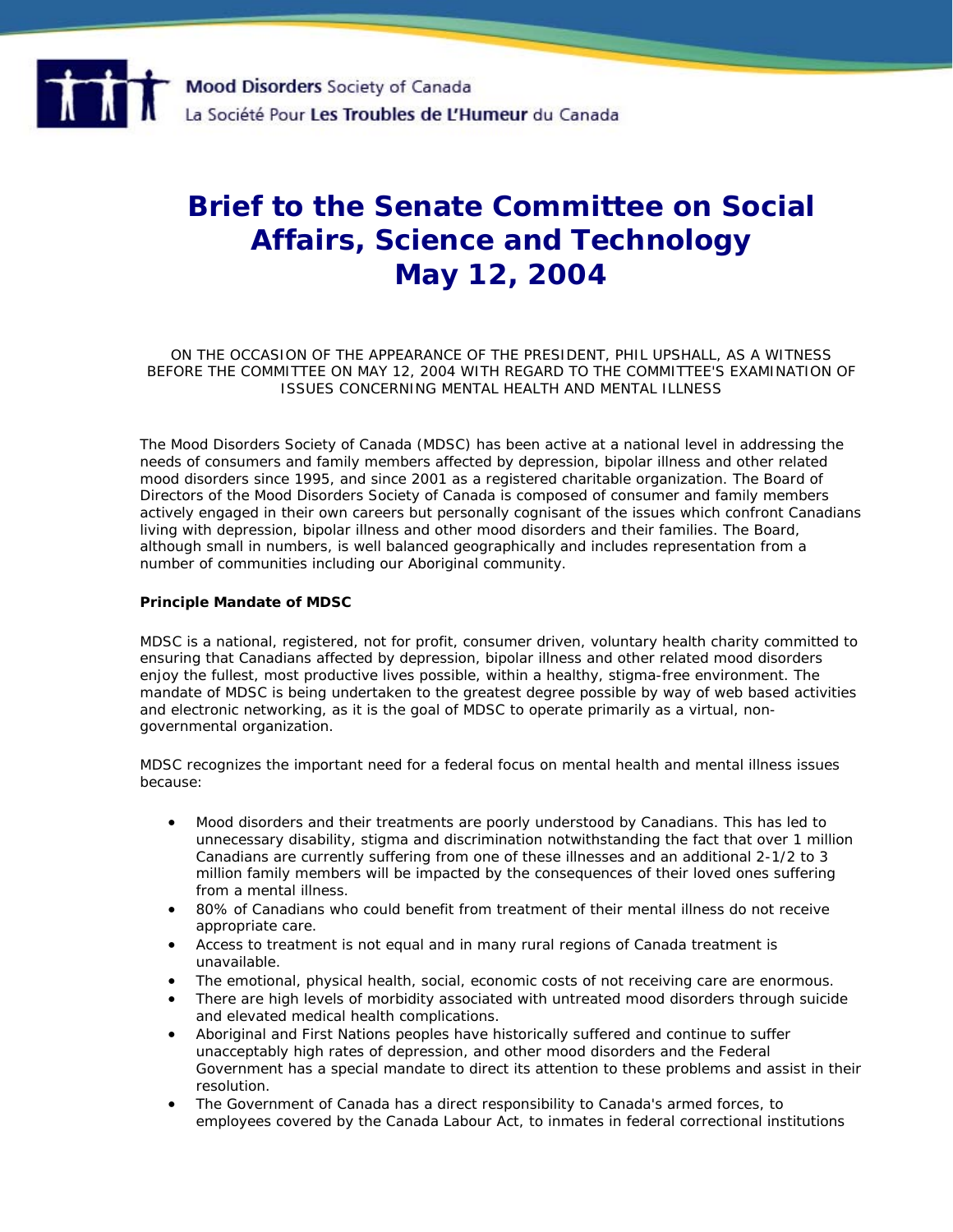and other unique population to recognize and deal with their mental health and mental illness issues

• More national research into the causes, treatment and prevention of mood disorders is needed from a client centred and holistic health promotion perspective.

# **What does MDSC do?**

- **Awareness:** MDSC raises awareness of mood disorders as treatable medical disorders and works to eliminate discrimination and stigma among the public, treatment and service providers, and governments. Consumers who take an active role in understanding and managing their condition will have better health outcomes. Improved health knowledge enhances active involvement in care.
- **Education:** MDSC is building a national clearinghouse of information and resources related to mood disorders, treatment, research, the health care environment, and health promotion and legislative issues. The MDSC recognizes that the saliency of health promotion is increased when messaging is delivered through a positive peer based program.
- **Advocacy:** MDSC advocates for the creation of adequate and accessible, stigma free programs for those Canadians living with or suffering from a mental illness, appropriate supports for their families and care givers, programs promoting and assisting in the maintenance of or return to positive mental health, and more research funding targeted to mental illness and mental health.
- **Leadership:** MDSC provides expert advice from a consumer and family perspective to groups involved in system design, research and policy and program development. MDSC representatives are members of a number of international, national and provincial committees and advisory boards dealing with all aspects of mental illness and mental health care in Canada.
- **Self-Help and Peer Support:** MDSC develops programs to encourage Canadians to seek the care they need and link them to community peer supports and treatment services. Working with our provincial and territorial partners we promote greater involvement of consumers and families in supporting each other as well as managing their health care.
- **Partnering:** MDSC partners internationally with the Global Alliance on Mental Illness Advocacy Networks (GAMIAN-Europe), and the Depression and Bipolar Support Alliance of the United States (DBSA). MDSC partners with national and provincial NGOs whose mandates and activities are complimentary. MDSC supports the Canadian Alliance on Mental Illness and Mental Health (CAMIMH) and its Call for Action, and in particular, its advocacy for an effective national strategy on mental illness and mental health.

#### **What services does MDSC provide?**

- **Information and Resources:** Relevant and credible web based and print information is available about: mood disorders; treatments; improving healthy outcomes; how to access care; how to set up a self-help group, research programs, public policy and systems design etc. MDSC's web site will host video taped interviews of experts and celebrities on topics dealing with mood disorders in particular as well as all aspects of mental health.
- **National Speakers' Bureau:** Consumers and family members are available to speak to community groups about The Mood Disorders Society of Canada, mood disorders and their treatment, health promotion, and the benefits of self-help.
- **National Newsletter:** A national e-newsletter is being developed focusing on issues of interest to those experiencing a mood disorder.
- **Forums and Chat Line:** MDSC has commenced the operation of web-based discussion forums and chat lines to link together people interested in mood disorders so they can share information and provide support for each other. Real time "ask the expert" forums are offered through its web site. In doing so we identify issues of common concern, which will inform our educational activities and direct our advocacy efforts for appropriate change.
- **Networking Opportunities for Provincial Peer Support and Self-Help Associations:** MDSC has recently completed its "Council of the Provinces" meetings with provincial mood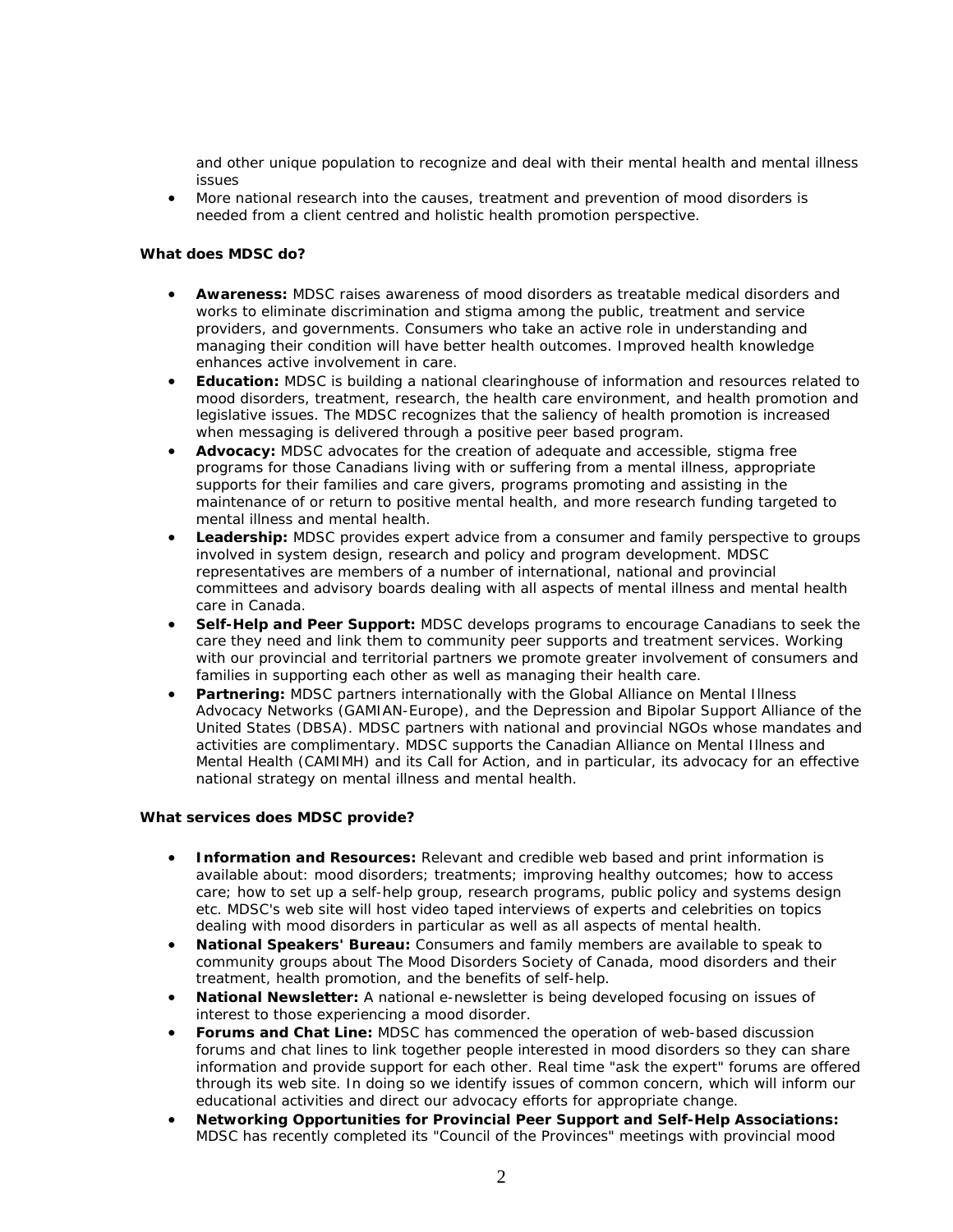disorders and other peer support associations. Subsequent to that meeting, MDSC hosted a National Scientific and Cultural Consultation bringing voices of the research, spirituality, Aboriginal, seniors, youth and workplace communities to advise MDSC and invited guests on appropriate future directions in these various areas. Subsequently, Michael Decter, the Chair of the Health Council of Canada, provided a cogent comment with regard to the need for recognition of the role of mental illness in the national health care scheme.

## **CURRENT STATUS OF MENTAL ILLNESS AND MENTAL HEALTH ISSUES IN CANADA**

MDSC is aware of the substantial number of briefs and other presentations which this Committee has received during its current hearings and we do not think it is necessary for us to repeat the quotes from the World Health Organization, the United States' President's Special Commission, the United States' Surgeon General and other leaders in the field who have recognized the shortfalls of both mental health promotion and the treatment of those with mental illnesses both globally and within the context of various national identities.

In the Canadian context, we note the following:

- no Prime Minister of Canada or leading Cabinet Minister has ever acknowledged the size of the burden of mental illness on the health care system in Canada, or on the lives of individual Canadians and their families
- No federal or provincial government agency has undertaken the development of a mental illness surveillance system that would provide a comprehensive data set of health care usage by Canadians living with or suffering from a mental illness.
- Health Canada has over the past many years continued to reduce the level of importance of issues of mental illness within its organizational structure.
- The Standing Committee on Justice and Human Rights of the House of Commons recognized the need for mental health reform within the Correctional System of Canada
- The Senate Standing Committee on Veterans' Affairs has commented twice on the lack of attention to mental health issues paid to our armed forces' mental health, although it has required the Department of National Defence to do so
- The Standing Committee on Health of the House of Commons has paid no significant attention to issues of mental illness and mental health notwithstanding its mandate
- Several Standing Committees of both the House of Commons and the Senate have commented with regard to the lack of adequate mental health services for Aboriginal populations, homeless populations and other significantly marginalized groups within Canada
- Until recently Finance Canada had dramatically discriminated against Canadians with a disabling mental illness who would otherwise be entitled to claim the Disability Tax Credit.
- The Human Resource and Social Development Department has developed some significant programs to assist Canadians and their families dealing with disabling mental illnesses, and the Canada Pension Plan disability payment is a much needed support that must be maintained and enhanced to the extent that more applicants are approved at first instance without the need for appeal.

MDSC believes that it is clear that the Federal Government does not take seriously the obligation to which it constantly refers - that of ensuring that the Canada Health Act is equally accessible to all Canadians and in fact by its passive policies in this regard has ensured that mental health promotion and services are never put on the agenda of either First Ministers' meetings or Health Ministers' meetings. This course of conduct has resulted in the development of a two tier mental health care system in Canada. The first tier of services is provided by employment assistance programs purchased by employers or employees. The second tier is the inadequately funded and managed public mental health care system.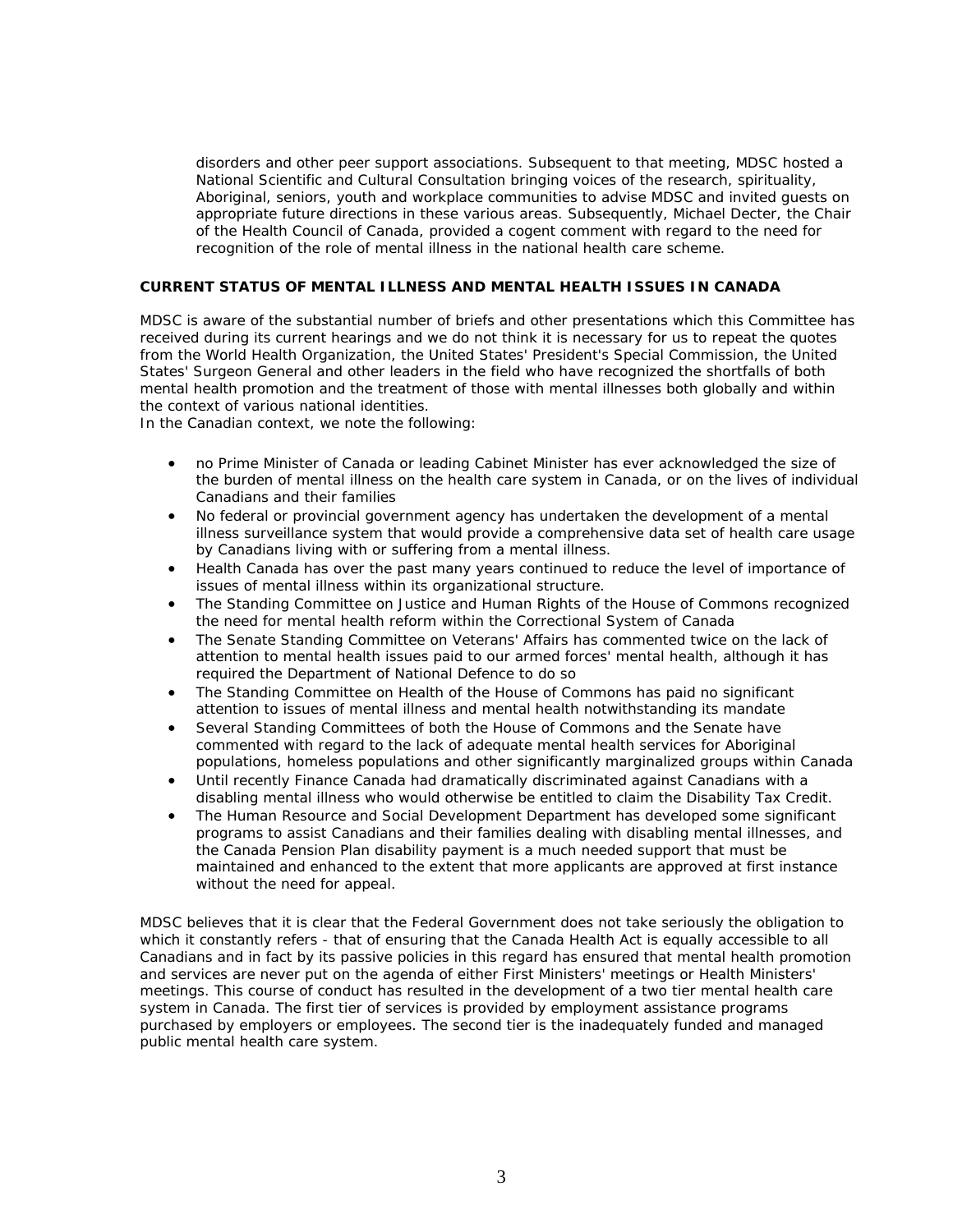# **THE NGO'S POSITION**

NGO's whose principle mandate is that of delivering services or otherwise engaging in education and advocacy on behalf of Canadians suffering from a mental illness or their families or which is to promote the mental health of Canadians inhabit a unique area of the NGO spectrum in Canada. This is because as deinstitutionalization occurred rapidly throughout Canada during the 1970's, 1980's and 1990's, it became the mantra of the then reformers that community based mental health services were in fact the best way to provide health care to Canadians suffering from a mental illness. The expressed plans were always that the funds saved by the provinces after the beds were closed would be directed to the provision of these community services. This in fact did not occur. Beds were closed and psychiatric patients were effectively dumped on the street with very little access to the needed supports. It was the worst possible event that could have happened to them. Being in a community and suffering from cancer may in fact result in the expression of support, both from community agencies and from neighbours - the community in this regard is a safe place. This comparison, however, does not extend to the psychiatric patient, who, without support, is forced back into his or her community and who then become the subjects of stigma and discrimination and for whom their home and community becomes a prison.

NGOs such as MDSC and others provide through peer support and self-help activities, significant community services and safe places for consumers to come together to heal, share stories, learn skills and to have a spring board back into other community environments. They also provide a level of comfort to families who can know that their loved one is in a setting where the sharing of stories and the support of their peers can provide not only respite for the family, but also a significant "treatment" for the consumer. Family members also derive substantial benefits from peer support activities and volunteer involvement.

In tandem with the deinstitutionalization process and the removal of funds from the mental health care system by the provinces, both the federal and provincial governments undertook fiscal policies which resulted in substantial reductions, and in many cases, complete elimination of core and program funding for mental health NGOs including many mood disorders associations in the provinces, so at the time their services were most needed, their ability to provide those services were substantially reduced.

MDSC believes that NGOs, whose principle mandate includes the delivery of services to Canadians living with or suffering from a mental illness, are an integral part of the primary health care system, and their services need to be funded accordingly. MDSC draws this distinction because NGOs with other physical health mandates are not expected to provide health care services which are in most instances available through hospital based assistance.

Another significant element that NGOs such as MDSC confront is the stigma and discrimination associated with mental illness. Unlike other NGOs such as cancer, heart and stroke and diabetes where community support can be readily marshalled, no national or provincial NGO in the mental health field has been able to structure a major fundraising campaign that has the capacity to build momentum over the years. This inability has, to date, prevented the NGO community from developing major charitable fundraising campaigns and engaging as true partners in research or in national awareness and educational campaigns.

### **RECOMMENDATIONS**

MDSC is pleased to provide you with the following recommendations:

- MDSC as a member of the Canadian Alliance on Mental Illness and Mental Health (CAMIMH) fully endorses the recommendations of CAMIMH set out in its submission to this Committee dated July 18, 2003.
- MDSC recommends that your final report recognize that the five pillars of the Canada Health Act are inclusive to all Canadians and in particular those Canadians living with or suffering from a mental illness.